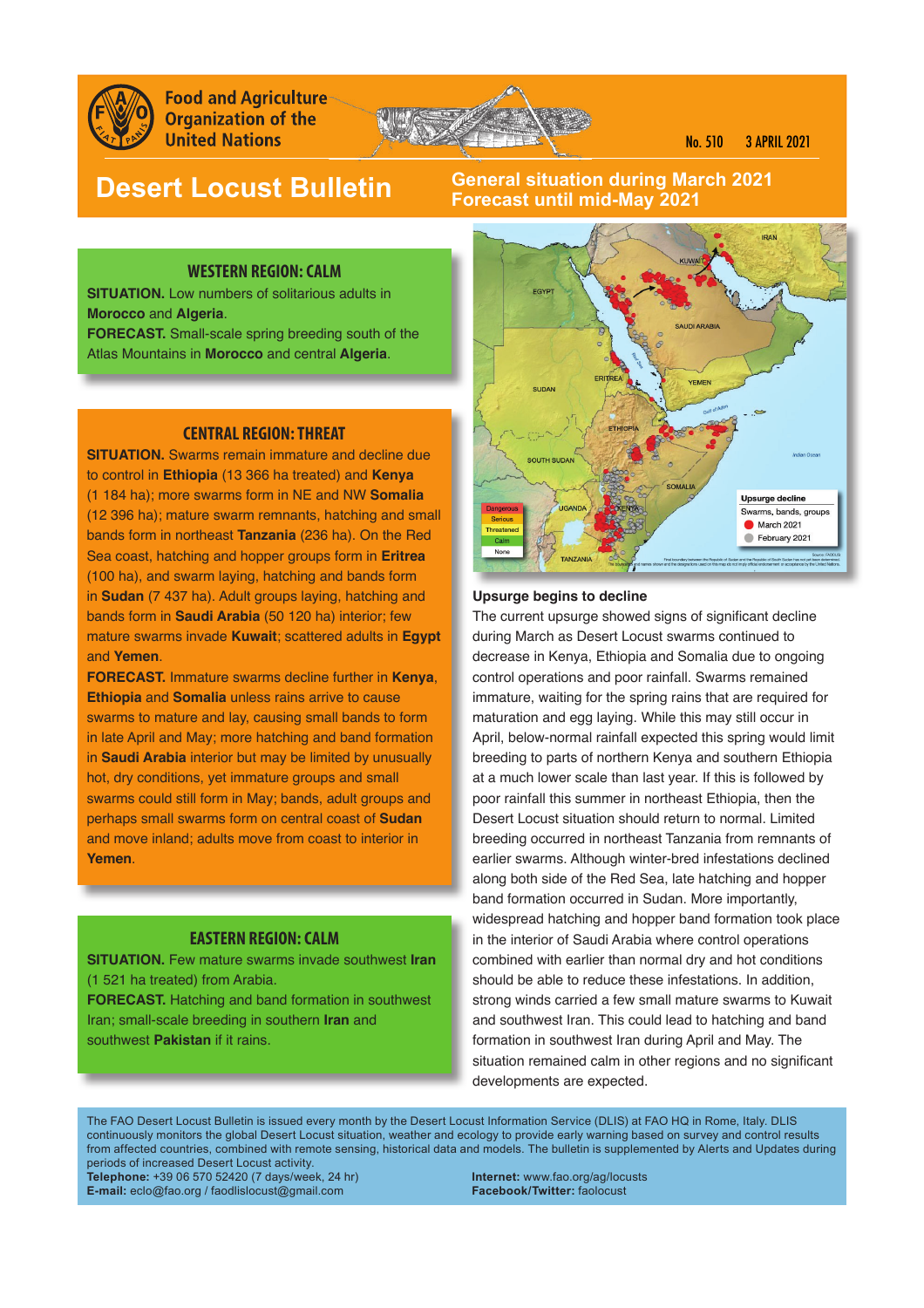

### **Weather & Ecological Conditions in March 2021 Area Treated**

**Some rain fell in northern Kenya and southern Ethiopia. Unusually high temperatures occurred in the spring breeding areas of the interior of Saudi Arabia.** 

### **WESTERN REGION**

Very little rain fell in the region during March. In Algeria, light showers fell in the northwest near Bechar, in parts of the central Sahara in Algeria near In Salah, and in the Hoggar Mountains where runoff could occur on its edges that may lead to favourable breeding conditions in some places near Tamanrasset and Illizi. In Morocco, vegetation was green along the southern side of the Atlas Mountains in the Draa and Ziz-Ghris valleys but soil moisture remained dry.

#### **CENTRAL REGION**

In East Africa, light to moderate rains fell at times during the second half of March in the northern counties of Marsabit and Turkana in Kenya and in southern SNNP and Oromia regions of Ethiopia, including the Rift Valley, the Ahmar Mountains and Harar Highlands. Annual vegetation became green along the eastern escarpment of these areas, leading to the eastern lowlands. Vegetation was drying out along both sides of the Red Sea. Nevertheless, breeding conditions remained favourable on the central and southern coast of the Red Sea in Sudan as well as near irrigated areas in the Nile Valley. In Eritrea, ecological conditions were favourable for breeding on the central coast early in the month but were drying out on the northern coast. In Yemen, conditions were drying out along the coastal plains of the Red Sea and Gulf of Aden. Although no significant rain fell in the interior of Saudi Arabia, breeding conditions remained favourable between Riyadh and Hail from previous rains. Daytime temperatures were much higher than normal, accompanied at times by strong southerly winds and blowing dust, especially on 23–25 March.

#### **EASTERN REGION**

Light to moderate rain fell at times during the first half of March in some coastal and subcoastal areas of southwest Iran. During the second half of March, light to moderate showers fell in the interior of Baluchistan, Pakistan near Khuzdar and Nushki. Consequently, ecological conditions could become favourable for breeding in southwest Iran and in parts of the interior of Baluchistan. Elsewhere, dry conditions prevailed in the spring breeding areas.



Control operations declined in March, treating 86 360 ha, compared to 249 823 ha in February.

| Eritrea      | $100$ ha   |
|--------------|------------|
| Ethiopia     | 13 366 ha  |
| Iran         | 1 521 ha   |
| Kenya        | 1 184 ha   |
| Kuwait       | no details |
| Saudi Arabia | 50 120 ha  |
| Somalia      | 12 396 ha  |
| Sudan        | 7 437 ha   |
| Tanzania     | 236 ha     |



#### **Desert Locust Situation and Forecast**

### **WESTERN REGION**

- **MAURITANIA**
- **SITUATION**
- No locusts were reported during March.
- **FORECAST**

*No significant developments are likely.* 

#### **MALI**

**• SITUATION**

No locusts were reported during March.

#### **• FORECAST**

*Low numbers of adults are likely to persist in parts of the*  Adrar des Iforas. No significant developments are likely.

### **NIGER**

**• SITUATION**

No locusts were reported during March.

**• FORECAST**

*Isolated locusts are likely to persist in parts of the Air Mountains and the Tamesna Plains.*

#### **CHAD**

- **SITUATION**
- No locusts were reported during March.
- **FORECAST**
- **No significant developments are likely.**

#### **SENEGAL**

- **SITUATION**
- No reports were received during March.
- **FORECAST**
- **No significant developments are likely.**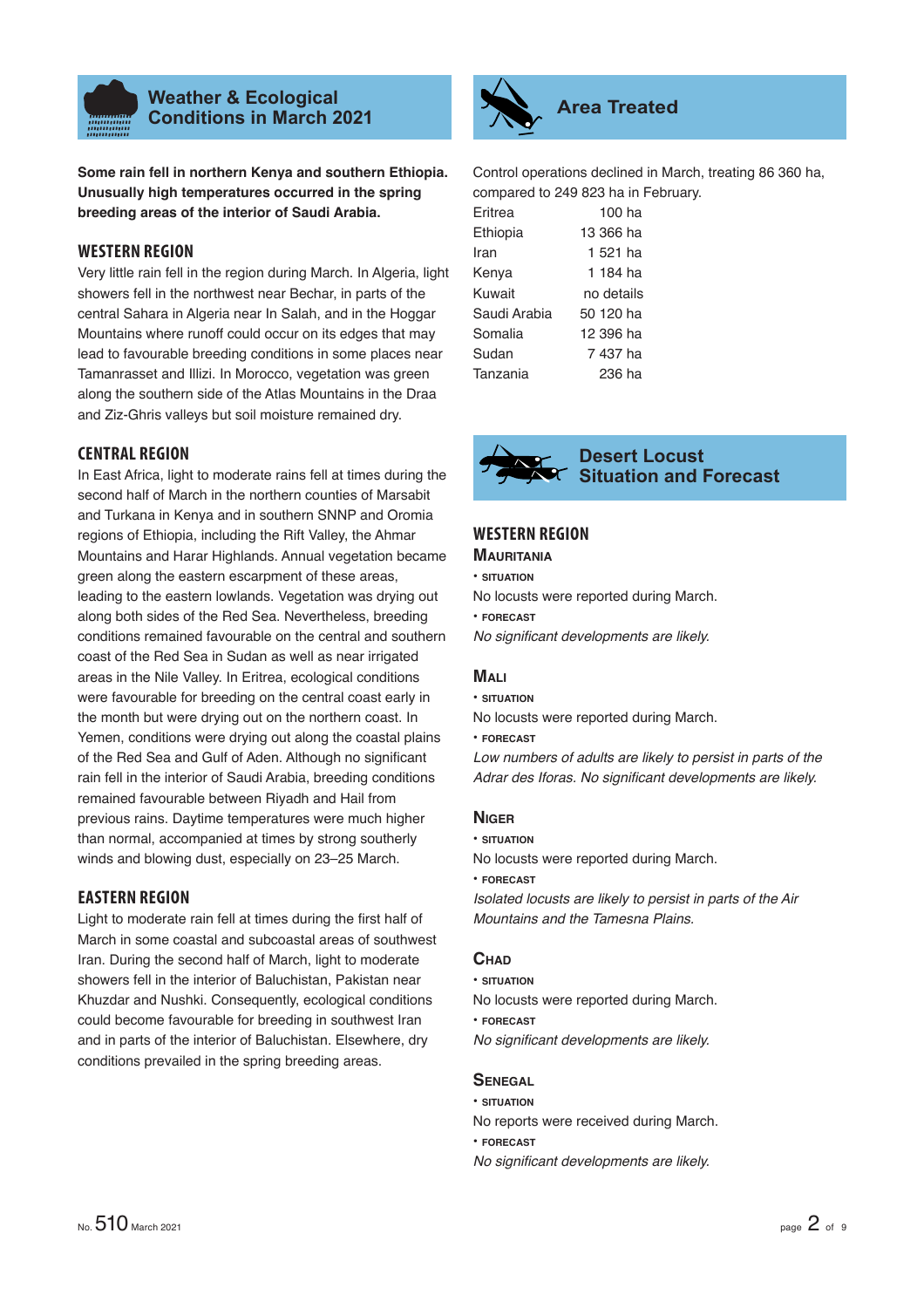### **BENIN, BURKINA FASO, CAMEROON, CAPE VERDE, CÔTE D'IVOIRE, GAMBIA, GHANA, GUINEA, GUINEA BISSAU, LIBERIA, NIGERIA, SIERRA LEONE, AND TOGO**

**• FORECAST**

*No significant developments are likely.* 

### **ALGERIA**

### **• SITUATION**

During March, scattered solitarious adults were maturing near irrigated areas in the Adrar Valley (2753N/0017W) of the Central Sahara. No locusts were seen in the northwest between Beni Abbes (3011N/0214W) and Bechar (3135N/0217W) and in the south to the west of Tamanrasset ( 2250N/0528E).

#### **• FORECAST**

*Small-scale breeding is likely to occur in the Adrar Valley.*

### **MOROCCO**

#### **• SITUATION**

During March, isolated mature solitarious adults were present in the spring breeding areas along the southern side of the Atlas Mountains between Guelmim (2859N/1003W) and Zagora (3019N/0550W) in the Draa Valley, south of Erfoud (3128N/0410W) in the Ziz-Ghris Valley, and in a few places towards the northeast near Bouarfa (3232N/0159W). No surveys were carried out in the Western Sahara.

**• FORECAST**

*Small-scale breeding will cause a slight increase in locust numbers in the Draa and Ziz-Ghris valleys.*

### **LIBYA**

#### **• SITUATION**

No surveys were conducted, and no locusts were reported during March.

**• FORECAST**

*No significant developments are likely.* 

#### **TUNISIA**

**• SITUATION** No locusts were reported during March. **• FORECAST** *No significant developments are likely.* 

### **CENTRAL REGION**

#### **SUDAN**

#### **• SITUATION**

During the first half of March, adult groups and swarms continued laying eggs on the Red Sea coast in Tokar Delta (1827N/3741E) as well as to the north and south that supplemented earlier laying during the last decade of February. Hatching and band formation occurred from the second week onwards and, by the end of the month, some hoppers had reached third instar. Control teams treated 7 437 ha of which 7 000 ha were by air. Elsewhere, scattered immature and mature solitarious

and gregarious adults were seen on the coast between Suakin (1906N/3719E) and Karora (1745N/3820E) and in the northeast along Wadi Oko/Diib north of Tomala (2002N/3551E). In the interior, scattered mature solitarious adults were present along the Atbara River and in the Nile Valley between Shendi (1641N/3322E) and Ed Debba (1803N/3057E).

**• FORECAST**

*A few more hopper groups and bands are likely to form in early April from late egg-laying near Tokar Delta. Fledging will commence about mid-April, giving rise to groups of immature adults and perhaps a few small swarms. As vegetation dries out, they are expected to move inland to the Atbara River and Nile Valley.*

### **ERITREA**

#### **• SITUATION**

During the first week of March, hatching occurred on the Red Sea coast south of Mehimet (1723N/3833E) and hoppers formed early instar groups. Further south on the central coast, mid-instar hopper groups were present near Wekiro (1548N/3918E) from earlier breeding while late instar hopper groups were seen at mid-month on the southern coast near Idd (1357N/4138E). Ground teams treated 100 ha.

#### **• FORECAST**

Fledging is expected to occur during the first half of April *along the Red Sea coast where a few small groups of immature adults could form as vegetation dries out.*

### **ETHIOPIA**

#### **• SITUATION**

During March, swarms persisted in Oromia region where they remained immature due to a lack of rainfall. Most of the swarms were concentrated east of the Rift Valley in the Ahmar Mountains north of Bale Robe (0707N/4000E) and the Harar Highlands south of Dire Dawa (0935N/4150E). No locusts were seen further south after the second week when immature swarms were present in southern Oromia near Arero (0445N/3849E) and in SNNP west of Konso (0520N/3726E). By the end of the month, the number and sizes of swarms had declined. Control operations also declined as fewer targets were present, treating 13 366 ha in March of which 12 577 were by air.

#### **• FORECAST**

*Additional rainfall is needed to allow current swarms to mature and lay eggs in eastern and southern Oromia and*  southern SNNP. This may occur during the first half of April; *otherwise, only a few small immature swarms are likely to persist, and locust infestations should continue to decline.*

### **DJIBOUTI**

#### **• SITUATION**

During March, no locusts were seen during surveys carried out in coastal and interior areas of the northern regions of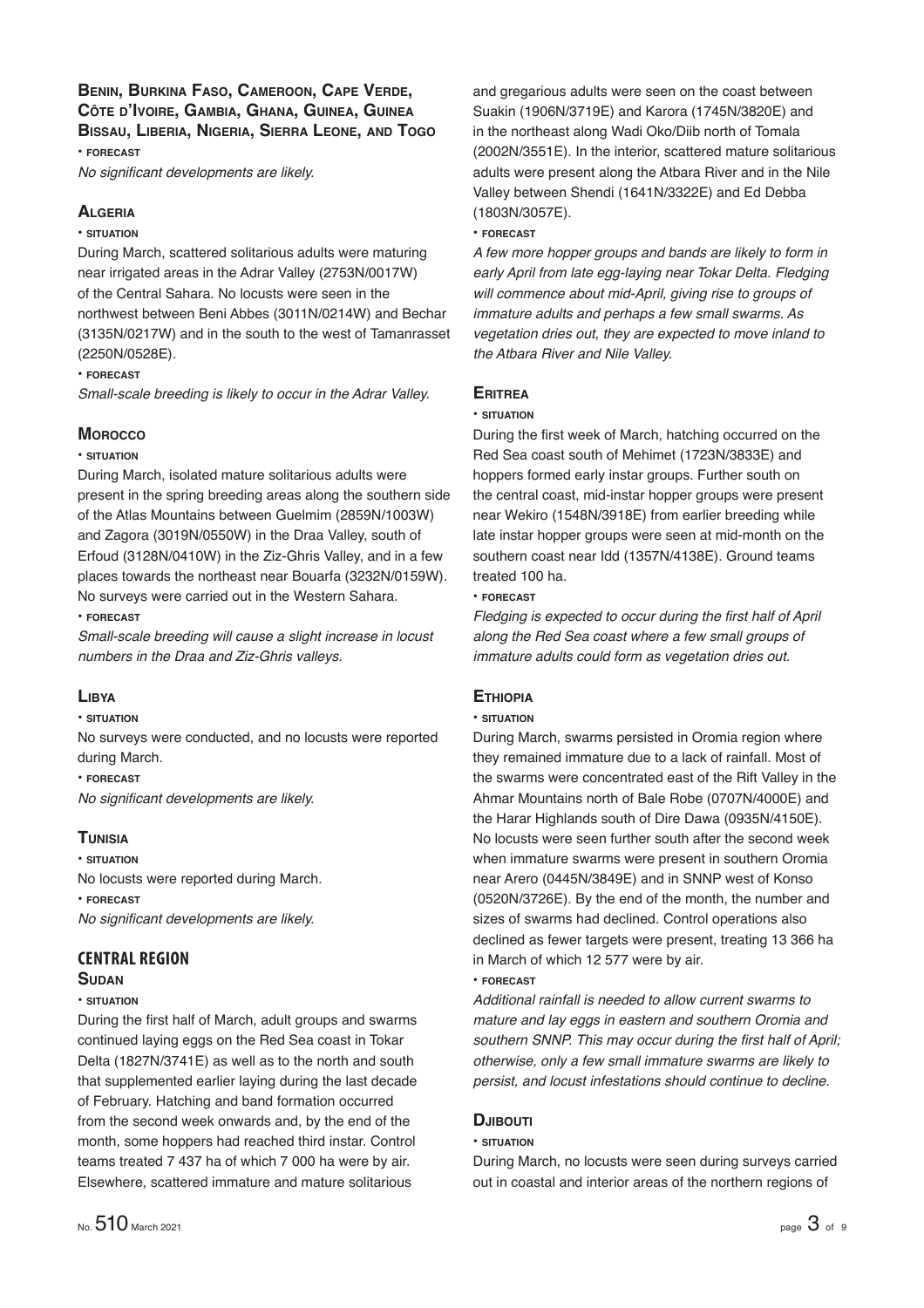Tadjourah and Obock, on the coastal plains east of Djibouti (1134N4309E), and in the southern regions of Ali Sabieh and Dikhil.

#### **• FORECAST**

*There remains a low risk of a few swarms appearing in the south at times from adjacent areas of Ethiopia and northwest Somalia.* 

#### **SOMALIA**

#### **• SITUATION**

During March, a few hopper bands persisted on the northwest coastal plains in the first week while a greater number of bands were seen in the northeast between Erigavo (1040N/4720E) and Iskushuban (1017N/5014E) until mid-month. As the bands fledged, immature swarms formed in both areas. Swarms that formed on the northwest coast moved inland up the escarpment to the plateau towards Boroma (0956N/4313E) where some continued into Ethiopia while the swarms in the northeast generally remain on the escarpment, drifitng slightly westwards. There is a risk of a few additional swarms in the inaccessible Cal Miskaad mountains northwest of Iskushuban. Apart from a few swarms that were maturing, the majority of the swarms remained immature during the remainder of the month. Control operations treated 12 396 ha of which 6 234 ha were by air in the north.

**• FORECAST**

*Immature swarms are likely to persist on the northern plateau where they are likely to disperse between Garowe, Iskushuban, Las Anod, Erigavo, Burao and Boroma. Any rainfall that occurs would allow the swarms to mature and lay eggs that could give rise to hopper bands in April and May.* 

#### **KENYA**

#### **• SITUATION**

During March, swarms remained immature due to a lack of rainfall. Most of the swarms were present in Baringo and Nakuru counties between Mt. Kenya and the Rift Valley and, to a lesser extent, in parts of Samburu and Marsabit counties to the north and Kajiado county south of Nairobi as well as a few other counties. Although many swarms were reported more than once, their total number and size steadily declined. Swarms were reported from 12 counties in the first week compared to three counties by the end of the month. Control operations also declined as fewer targets were present, treating 1 184 ha in March of which 671 ha were by air.

#### **• FORECAST**

*Additional rainfall is needed to allow any residual swarms to mature and lay eggs in northern areas (Marsabit, Turkana*  and Samburu). This may occur during the first half of April, *giving rise to small hoppers by early May; otherwise, only a few small immature swarms are likely to persist, and locust infestations should continue to decline.*

#### **TANZANIA**

#### **• SITUATION**

During the first week of March, several remnants of swarms matured in the northeast between Mt. Kilimanjaro and the Rift Valley escarpment west of Arusha (0322S/3642E). On the 20<sup>th</sup>, small second instar hopper bands were seen at a few places west of Arusha, suggesting that laying occurred in late February with hatching during the second week of March. On 24 March, an immature swarm presumably from adjacent areas of southern Kenya was seen near the border northwest of Longido (0244N/3642E). Ground teams treated 236 ha.

#### **• FORECAST**

*Undetected breeding may have occurred on a limited scale from west of Arusha to Mt. Kilimanjaro where small hopper bands may form. Fledging is likely to take place during the third week of April that could give rise to groups of immature adults and perhaps a few small swarms, which are likely to move northwards.*

#### **SOUTH SUDAN**

**• SITUATION**

No locusts were reported during March.

#### **• FORECAST**

*There remains a low risk that a few small swarms from adjacent areas of Kenya and southwest Ethiopia could reach Eastern Equatoria.*

#### **UGANDA**

**• SITUATION**

No locusts were reported during March.

**• FORECAST**

*There remains a low risk that a few small swarms from adjacent areas of Kenya could reach Karamoja in the east.*

### **EGYPT**

#### **• SITUATION**

During March, isolated maturing solitarious adults persisted at one place in the southeast near the Sudan border along Wadi Diib to the west of Abu Ramad (2224N/3624E). No locusts were present elsewhere along the coast and in subcoastal areas to El Sheikh El Shazly (2412N/3438E). **• FORECAST**

*Locust numbers will decline further along the Red Sea coast*  in the southeast and no significant developments are likely.

#### **SAUDI ARABIA**

#### **• SITUATION**

During March, hopper groups and bands declined on the northern Red Sea coast between Thuwal (2215N/3906E) and Al Wajh (2615N/3627E) due to control operations and as they fledged to form immature groups that moved to the spring breeding areas of the interior. There, groups of mature adults laid eggs between Hail (2731N/4141E) and Riyadh (2439N/4642E) as well as further east near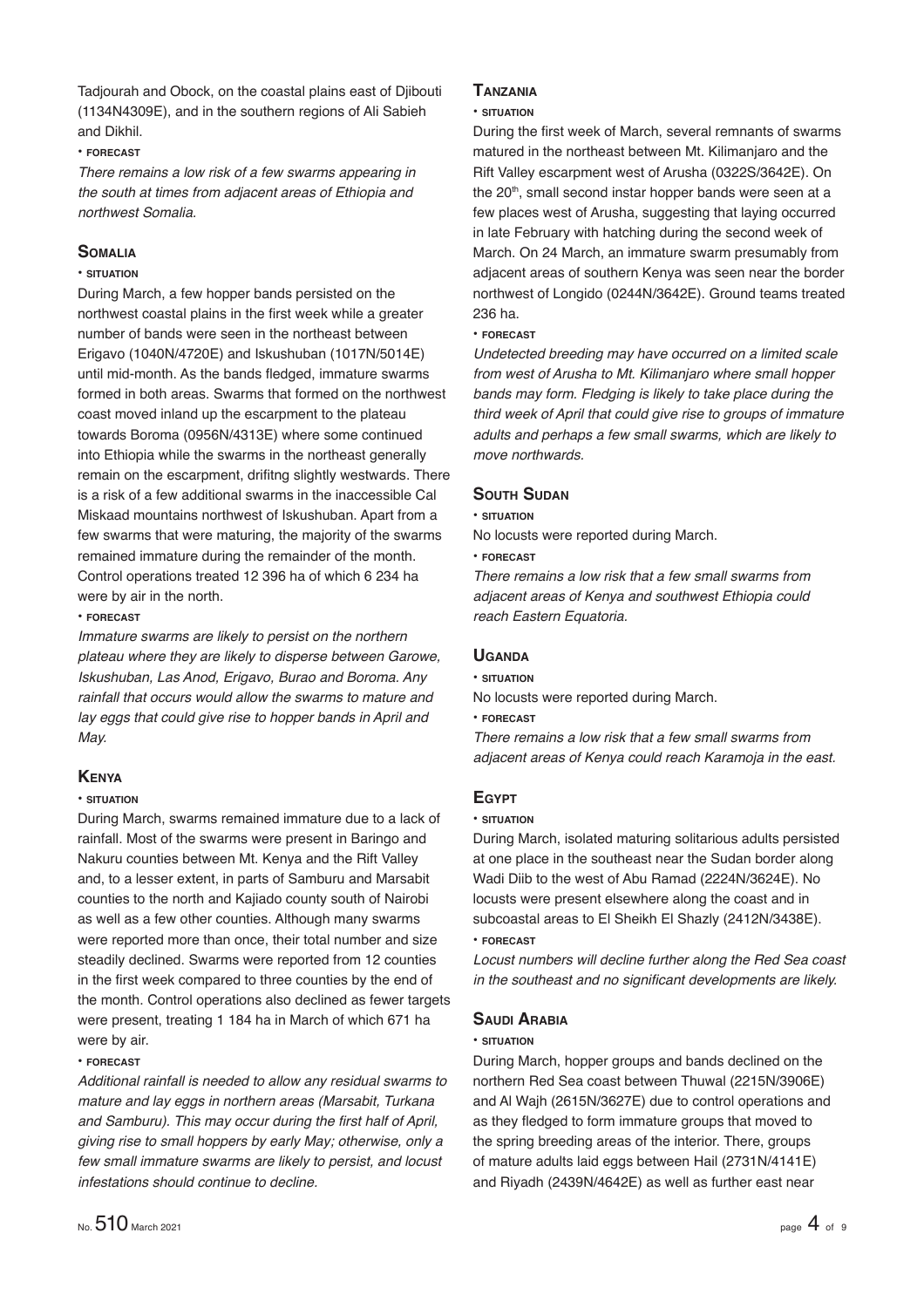Qaryat Al Ulya (2733N/4742E). Hatching and band formation commenced after the first week near Gassim (2621N/4358E) and, to a lesser extent, Hail. Control operations treated 50 120 ha of which 2 500 ha were by air. **• FORECAST**

*Locust infestations will decline further on the Red Sea coastal. In the spring breeding areas, hatching and band formation will continue during April from south of Al Jawf and Tabuk to nearly Riyadh. New hatching and band formation are expected between Al Hofaf and Kuwait. Unusually dry and hot conditions may limit breeding in both areas. Nevertheless, immature groups and small swarms could start to form by the end of the forecast period.*

### **YEMEN**

#### **• SITUATION**

During the first week of March, low numbers of immature and mature solitarious adults were scattered along the Red Sea coastal plains between Suq Abs (1600N/4312E) and Bajil (1458N/4314E). An immature swarm was reported on the 5<sup>th</sup> most likely originating in areas that could not be accessed. During the second half of the month, immature and mature solitarious adults were scattered along the southern coast mainly between Am Rija (1302N/4434E) and Zinjibar (1306N/4523E) and, to a lesser extent, near Ahwar (1333N/4644E) and Mayfa'a (1416N/4735E).

**• FORECAST**

*Adults that persist along the Red Sea and Gulf of Aden coasts may concentrate as vegetation dries out and form small groups. Scattered adults are perhaps a few small groups are likely to appear in the interior between Marib and Wadi Hadhramaut.*

#### **OMAN**

### **• SITUATION**

During March, no locusts were seen in the interior and coastal areas of the north and in the Dhofar region of the south.

#### **• FORECAST**

*Small-scale breeding may occur in the northern interior and on the Batinah coast if rains fall.* 

#### **KUWAIT**

#### **• SITUATION**

On 24 March, mature groups and swarmlets first appeared in the south and rapidly moved northwards on strong southerly winds through Kuwait City and Al-Sulaibiya farms (2916N/4748E) to Abdali farms (3004N/4741E) in the north. Control operations were carried out on 24–27 March. **• FORECAST**

*A few adult groups could appear from the south during periods of strong southwesterly or southerly winds.*

### **BAHRAIN, D.R. CONGO, IRAQ, ISRAEL, JORDAN, LEBANON, PALESTINE, QATAR, SYRIA, TURKEY, AND UAE**

#### **• FORECAST**

*No significant developments are likely.* 

#### **EASTERN REGION IRAN**

#### **• SITUATION**

During March, isolated immature and mature solitarious adults were seen northeast of Bushehr (2854N/5050E) in a few subcoastal areas. On 25–26 March, several mature adult groups and a few small mature swarms from adjacent areas of Kuwait and Saudi Arabia arrived on the coast west of Bushehr during two days of very strong southwesterly and southerly winds. Some of the swarms were seen further inland to the north in Khuzestan Province near Dezful (3224N/4824E) and the foothills of the Zagros Mountains. One group was copulating on the coast. Ground teams treated 1 521 ha. No locusts were seen or reported elsewhere along the southern coast and in subcoastal areas from Hormozgan to Sistan-Baluchistan and in the northeastern province of South Khorasan.

**• FORECAST**

*Hatching and band formation is likely to occur during the second half of April on the southwest coast near Bushehr and in a few coastal and inland areas of Khuzestan. Low numbers of adults are likely to be present in a few areas along the Hormozgan and Sistan-Baluchistan coast and in the Jaz Murian Basin where they will breed on a small scale in areas that receive rainfall.* 

### **PAKISTAN**

#### **• SITUATION**

During March, no locusts were seen or reported in coastal and interior areas of Baluchistan.

**• FORECAST**

*Low numbers of adults are likely to appear and breed on a small scale in areas of recent rain near Khuzdar and Nushki. This could extend to other areas along the coast and interior of Baluchistan if more rains fall. No signifi cant developments are likely.*

#### **INDIA**

#### **• SITUATION**

During March, no locusts were seen by surveys in Rajasthan and Gujarat.

#### **• FORECAST**

*No significant developments are likely.* 

#### **AFGHANISTAN**

- **SITUATION**
- No locust reports were received during March.
- **FORECAST**
- *No significant developments are likely.*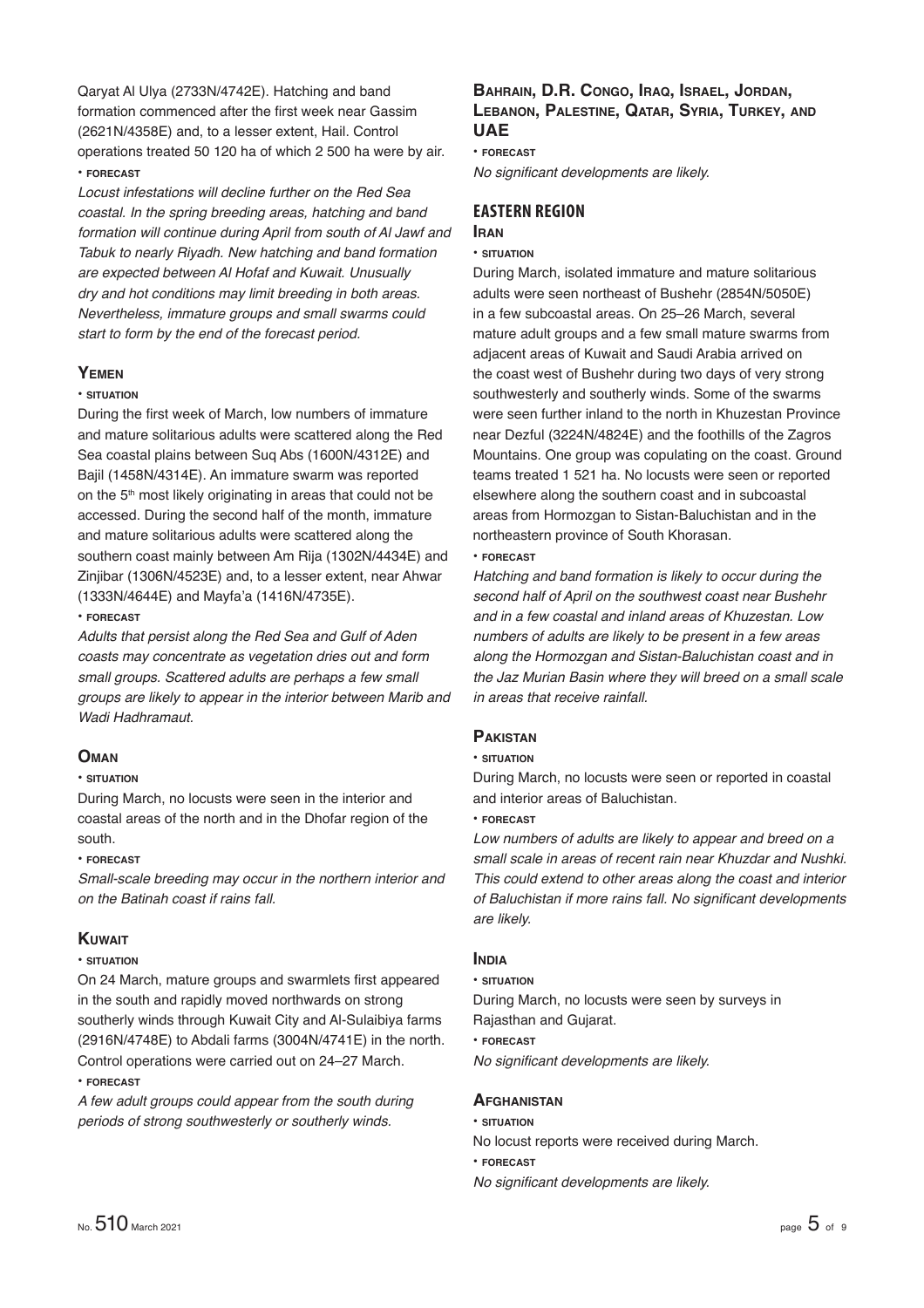

### **Locust warning levels**

A colour-coded scheme indicates the seriousness of the current Desert Locust situation: **green** for *calm*, **yellow** for *caution*, **orange** for *threat*, and **red** for *danger*. The scheme is applied to the Locust Watch web page and to the monthly bulletins. The levels indicate the perceived risk or threat of current Desert Locust infestations to crops and appropriate actions are suggested for each level.

### **Locust reporting**

**Calm (green) periods.** Countries should report at least once/month and send RAMSES data with a brief interpretation.

**Caution (yellow), threat (orange) and danger (red) periods.** During locust outbreaks, upsurges and plagues, RAMSES output files with a brief interpretation should be sent regularly every three days.

**Bulletins.** Affected countries are encouraged to prepare decadal and monthly bulletins summarizing the situation and share them with other countries.

**Reporting.** All information should be sent by e-mail to the FAO Desert Locust Information Service (eclo@fao.org and faodlislocust@gmail.com). Reports received by the first two days of the new month will be included in the FAO Desert Locust Bulletin; otherwise, they will not appear until the following month. Reports should be sent even if no locusts were found or if no surveys were conducted.

#### **Desert Locust upsurge and response**

On 17 January 2020, the Director-General of FAO activated the L3 protocols, the highest emergency level in the United Nations system, in FAO to allow fast-tracking an effective response to the upsurge in the Horn of Africa. [www.fao.org/locusts]

#### **eLocust3 tools**

FAO has developed three new free tools – a mobile app (eLocust3m), a GPS app (eLocust3g), and an Internet form (eLocust3w) – for improving survey and control reporting by field teams and communities. The data is critical for monitoring the situation and organizing control operations in each country and feeds into FAO's global early warning system.

[http://www.fao.org/ag/locusts/en/activ/2573/eL3suite/index. html]

### **Desert Locust posters**

FAO in collaboration with OCHA has developed six simple, easy to understand posters for communities that may be affected by locusts. The purpose is to provide basic messaging on pesticide containers, safety measures,

No.  $510$  March 2021  $\,$  page  $\,6\,$  of  $\,$  9  $\,$ 

pesticide exposure, farmer advice, Desert Locust, and following instructions. The posters can be edited. [http://www.fao.org/ag/locusts/en/publicat/2581/index.html]

### **Desert Locust animation**

FAO in collaboration with SAWBO has produced a simple animation that explains the danger of Desert Locust. [https://www.youtube.com/watch?v=3TOhuA-v1m4]

### **Locust Hub**

FAO in partnership with ESRI operates a centralized hub for the latest Desert Locust data and progress on the emergency response to the Desert Locust upsurge. [https://locust-hub-hqfao.hub.arcgis.com]

### **Hand-in-Hand geospatial platform**

FAO has developed the Hand-in-Hand geospatial platform that also integrates Desert Locust data from the Locust Hub. [https://data.apps.fao.org]

### **Calendar**

• CLCPRO. 10<sup>th</sup> session, Algiers, Algeria (October, tbc)



The following special terms are used in the Desert Locust Bulletin when reporting locusts:

#### **Non-gregarious adults and hoppers Isolated** (few)

- 
- very few present and no mutual reaction occurring
- 0–1 adult/400 m foot transect (or less than 25/ha)
- **Scattered** (some, low numbers)
- enough present for mutual reaction to be possible but no ground or basking groups seen
- 1–20 adults/400 m foot transect (or 25–500/ha)
- **Group**
- forming ground or basking groups
- 20+ adults/400 m foot transect (or 500+/ha)

#### **Adult swarm and hopper band sizes Very small**

| very sman                            |                                      |
|--------------------------------------|--------------------------------------|
| • swarm: less than 1 $km^2$          | • band: $1 - 25$ m <sup>2</sup>      |
| <b>Small</b>                         |                                      |
| • swarm: $1-10$ km <sup>2</sup>      | • band: 25–2,500 m <sup>2</sup>      |
| <b>Medium</b>                        |                                      |
| • swarm: $10 - 100$ km <sup>2</sup>  | • band: 2,500 m <sup>2</sup> – 10 ha |
| Large                                |                                      |
| • swarm: $100 - 500$ km <sup>2</sup> | • band: 10–50 ha                     |
| <b>Very large</b>                    |                                      |
| $\cdot$ swarm: 500+ km <sup>2</sup>  | $\cdot$ band: 50+ ha                 |
|                                      |                                      |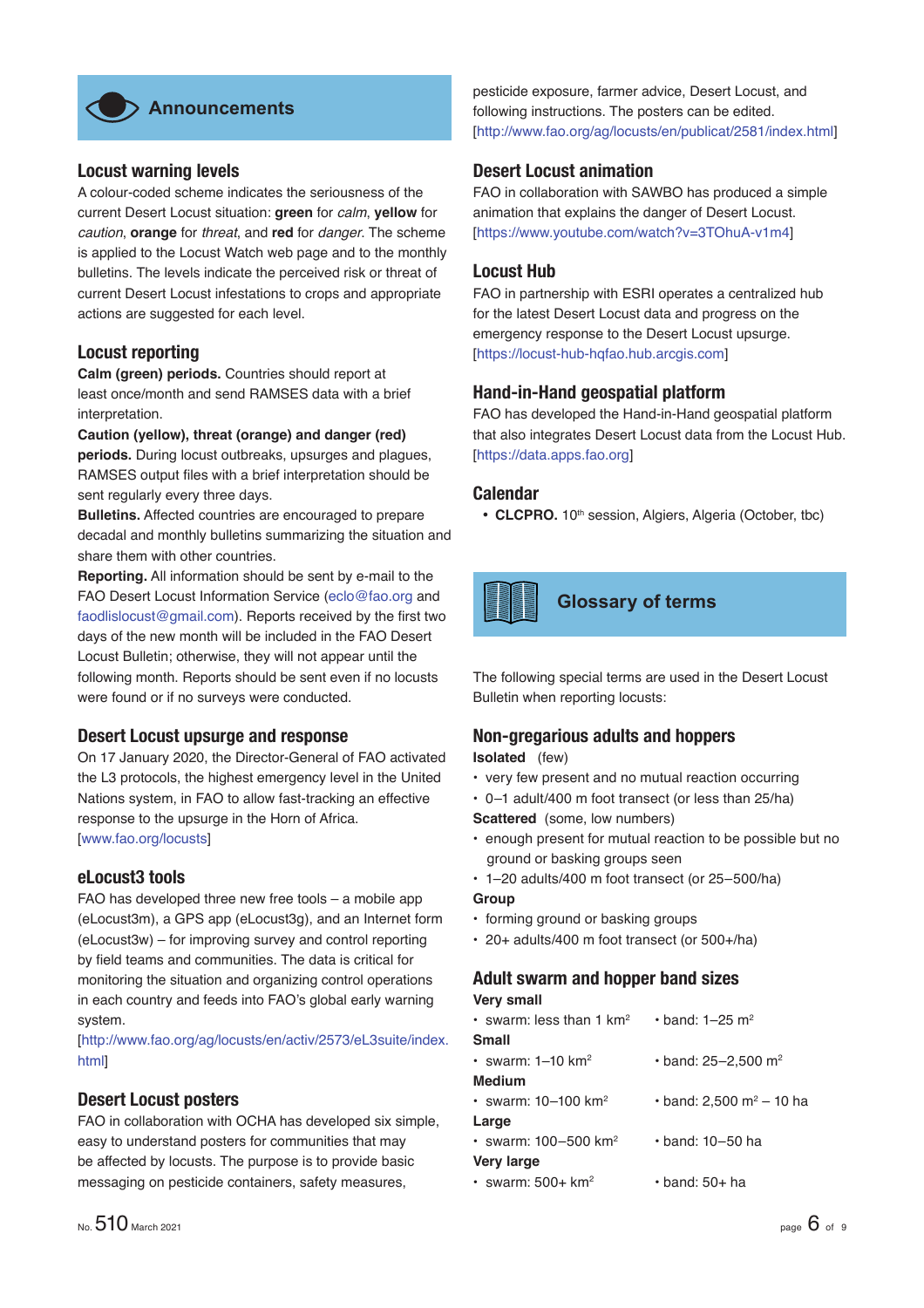### **Rainfall**

### **Light**

 $\cdot$  1–20 mm

### **Moderate**

 $\cdot$  21–50 mm

#### **Heavy**

• more than 50 mm

### **Summer rains and breeding areas**

- July–September/October
- Sahel of West Africa, Sudan, western Eritrea; Indo-Pakistan border

### **Winter rains and breeding areas**

- October–January/February
- Red Sea and Gulf of Aden coasts; northwest Mauritania, Western Sahara

### **Spring rains and breeding areas**

- February–June/July
- Northwest Africa, Arabian Peninsula interior, Somali plateau, Iran/Pakistan border

### **Other reporting terms**

### **Breeding**

- The process of reproduction from copulation to fledging **Recession**
- Period without widespread and heavy infestations by swarms

### **Remission**

• Period of deep recession marked by the complete absence of gregarious populations

#### **Outbreak**

• A marked increase in locust numbers due to concentration, multiplication and gregarisation which, unless checked, can lead to the formation of hopper bands and swarms

### **Upsurge**

• A period following a recession marked initially by a very large increase in locust numbers and contemporaneous outbreaks followed by the production of two or more successive seasons of transient-to- gregarious breeding in complimentary seasonal breeding areas in the same or neighbouring Desert Locust regions

#### **Plague**

• A period of one or more years of widespread and heavy infestations, the majority of which occur as bands or swarms. A major plague exists when two or more regions are affected simultaneously

#### **Decline**

• A period characterised by breeding failure and/or successful control leading to the dissociation of swarming populations and the onset of recessions; can be regional or major

## **Warning levels**

### **Green**

• *Calm*. No threat to crops; maintain regular surveys and monitoring

### **Yellow**

• *Caution*. Potential threat to crops; increased vigilance is required; control operations may be needed

### **Orange**

• *Threat*. Threat to crops; survey and control operations must be undertaken

### **Red**

• *Danger*. Significant threat to crops; intensive survey and control operations must be undertaken

### **Regions**

### **Western**

• Locust-affected countries in West and North-West Africa: Algeria, Chad, Libya, Mali, Mauritania, Morocco, Niger, Senegal, Tunisia; during plagues only: Benin, Burkina Faso, Cameroon, Cape Verde, Côte d'Ivoire, Gambia, Ghana, Guinea, Guinea-Bissau, Liberia, Nigeria, Sierre Leone and Togo

### **Central**

• Locust-affected countries along the Red Sea: Djibouti, Egypt, Eritrea, Ethiopia, Oman, Saudi Arabia, Somalia, Sudan, Yemen; during plagues only: Bahrain, Iraq, Israel, Jordan, Kenya, Kuwait, Lebanon, Palestine, Qatar, South Sudan, Syria, Tanzania, Turkey, UAE and Uganda **Eastern**

• Locust-affected countries in South-West Asia: Afghanistan, India, Iran and Pakistan.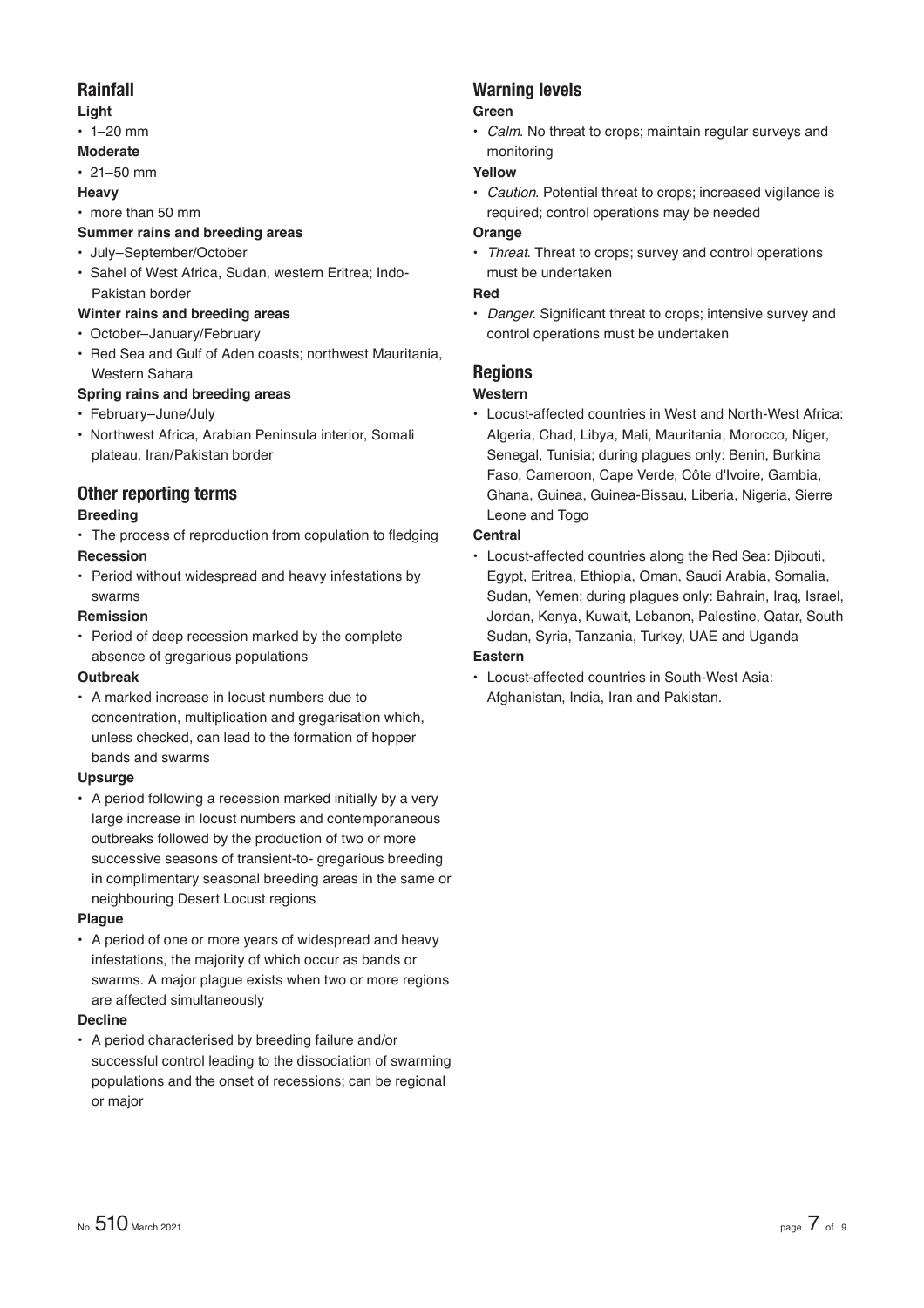

## **Useful tools and resources**

**FAO Locust Watch.** Information, maps, activities, publications, archives, FAQs, links http://www.fao.org/ag/locusts

**FAO/ESRI Locust Hub.** Desert Locust maps and data download, and emergency response progress https://locust-hub-hqfao.hub.arcgis.com

**FAO regional commissions.** Western Region (CLCPRO), Central Region (CRC), South-West Asia (SWAC) http://www.fao.org/ag/locusts

**IRI RFE.** Rainfall estimates every day, decade and month http://iridl.ldeo.columbia.edu/maproom/.Food\_Security/.Locusts/index.html

**IRI Greenness maps.** Dynamic maps of green vegetation evolution every decade http://iridl.ldeo.columbia.edu/maproom/Food\_Security/Locusts/Regional/greenness.html

**NASA WORLDVIEW.** Satellite imagery in real time https://worldview.earthdata.nasa.gov

**Windy.** Real time rainfall, winds and temperatures for locust migration http://www.windy.com

**eLocust3 suite.** Digital tools for data collection in the field (mobile app, web form, GPS) http://www.fao.org/ag/locusts/en/activ/DLIS/eL3suite/index.html

**eLocust3 training videos.** A set of 15 introductory training videos are available on YouTube https://www.youtube.com/playlist?list=PLf7Fc-oGpFHEdv1jAPaF02TCfpcnYoFQT

**RAMSESv4 training videos.** A set of basic training videos are available on YouTube https://www.youtube.com/playlist?list=PLf7Fc-oGpFHGyzXqE22j8-mPDhhGNq5So

**RAMSESv4 and eLocust3.** Installer, updates, videos, inventory and support https://sites.google.com/site/rv4elocust3updates/home

**FAOLocust Twitter.** The very latest updates posted as tweets http://www.twitter.com/faolocust

**FAOLocust Facebook.** Information exchange using social media http://www.facebook.com/faolocust

**FAOLocust Slideshare.** Locust presentations and photos http://www.slideshare.net/faolocust

**eLERT.** Online database of resources and technical specifications for locust emergencies http://sites.google.com/site/elertsite